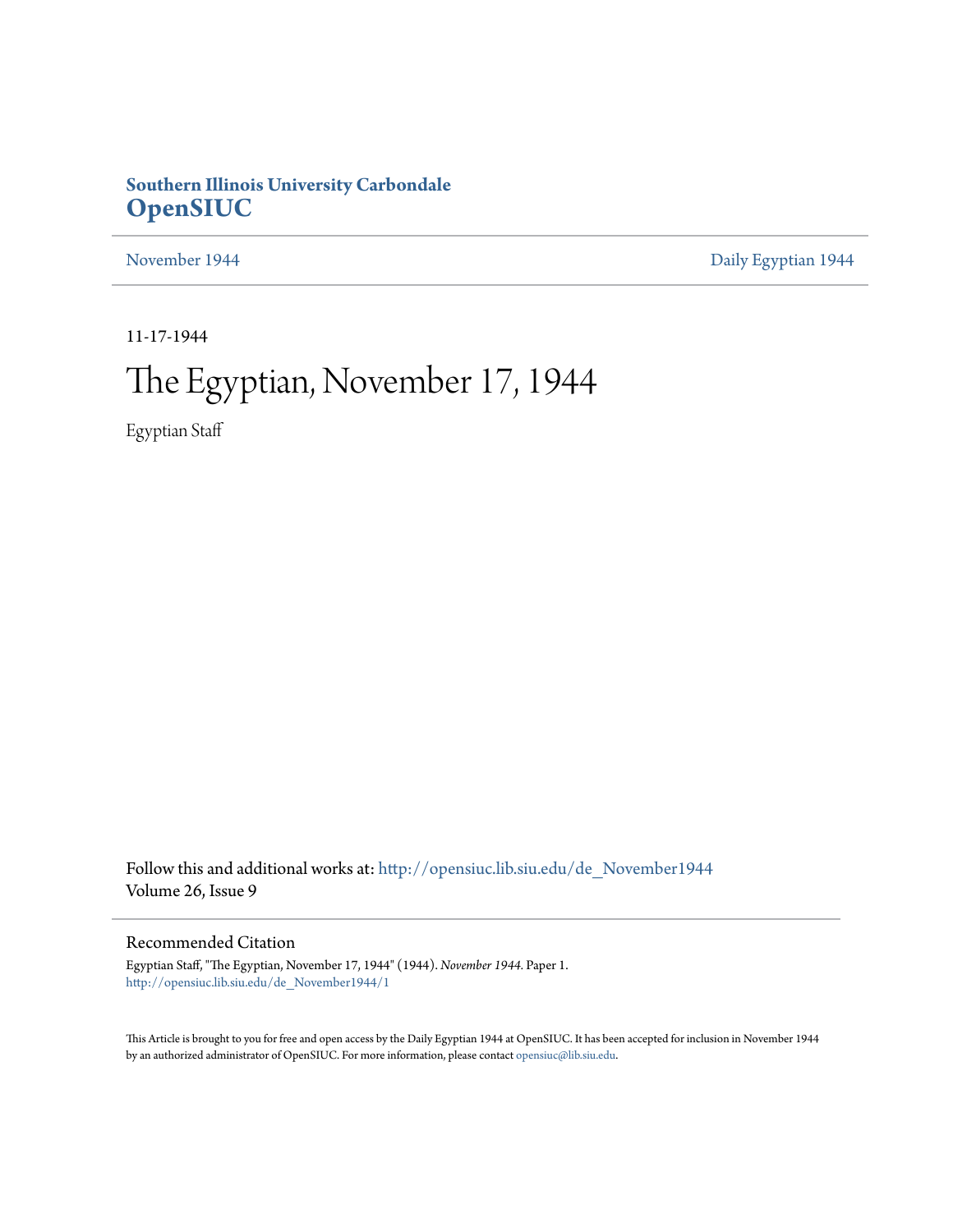

 $VOLIIME. 26$ 



On the Feature Page: Double Features

Coin' Home

Southern Salutes

NUMBER 9

# "Dad" Elliot Advises **Students In Daily Conferences This Week**

1. J. "Dad" Elliot highlighted his three-day stay on the popular and the speech to the entire student body in chapel<br>1. J. "Dad" Elliot highlighted his three-day stay on the<br>12 Becoming." He emphasized the fact that ideal

departum<br>Ticulum

Hall-Saturda

 $565 - 86$ 

School

vho plan to go into<br>Material is included

iscussion grot<br>"Dod" Elliot

he other two days, nis Weaussuay events.<br>9:00 a. m. to 4:09 p. m., Men's "Bull" session.<br>exception of the noon Open House was Foundation Thur

u waa war<br>alatac tha

r respuesta igions, four of which are on the courses,<br>igions, four of which are on the graduate<br>from level. These are as to<br>lower: 36-minute in Elementary Education<br> $\frac{1}{2}$  with the interval matrix of the set of the course<br> $\frac{1}{2}$ 

edness Theory School-E.<br>Elliot -8:30 a. m. 562 evon o'clock Wedness Theory School<br>
"when "Dod" Elliot -8:39 a. m.<br>
sphiems of the youth Elementary<br>
also of the problems Ragsdale-Th  $\begin{cases} \text{ convergenceary} & \text{Stdop} = \begin{cases} \text{Rarginality} - \text{Rarginality} \\ \text{Rarginality} - \text{Pj. m. 555} \\ \text{logy} - \text{Finner} & \text{Fliutational} \end{cases} \\ \text{logy} - \text{Tonney} - \text{Tinraday} - 7:30 \\ \text{R, 20} \end{cases} \end{cases}$ youth in the

runraday runraday runraday runraday because  $\begin{bmatrix} 0 & 0 \\ 0 & 0 \end{bmatrix}$ . We feel that our present as<br>gion of in The Family is more for runral process or runral linear who plan to run for the plan to run and Work hey were bitter because ·エポ副Work

## Tour Tops First

**FOR EXAMPLE 1988** Works. Nearly 10 is of Hitle value exert to those in the spin of the spin of the spin of the spin of the spin of the spin of the spin of the spin of the spin of the spin of  $\frac{1}{2}$  spin  $\frac{1}{2}$  is a DIVU Futures Day<br>of Southern on Parents'<br>of Southern on Parents'<br>said the campus was dismissed<br>include to show his parents<br>include the campus was dismissed<br>include the campus of the campus the Little Theatre.<br>Here Little T value to them.<br>SOCIOLOGY 203-Modern Mar-

sociology 203 is designed<br>Sociology 203 is designed<br>freshmen and sophomores when<br>not plan to major or minor is<br>fled of sociology. This contracts<br>the magnifiers the magnifiers r the pot<br>ts. The<br>William **Source** 'illiam H. Tatt marvias<br>sident Shryock marvias pointed out.<br>pointed out. The diction of success in

y Mr. Clui C. Theorem is a statement in narriage the present comparison of the state of monotor and islamic time, and interest the statement of the statement of the statement of the statement of the statement of the state

the museum while field of social work, with phases of brief discussion of its history.

Soutiern illions public transports comes and reason of the special is the special of the special of the special of the special of the special of the special of the special of the special of the special policies are the sp

# **SADIE HAWKINS DANCE FRESHMAN NOTICE!** TREDIBILITY ITULES<br>
IN THE STAIN DISPUTE THE STAIN OF THE STAIN OF THE STAIN OF THE STAIN OF THE STAIN OF THE STAIN PRESS TO THE STAIN THE STAIN PRESS TO THE STAIN OF THE STAIN OF THE STAIN OF THE STAIN OF THE STAIN OF THE WEDNESDAY, DECEMBER 6

SIGMA TAU DELTA

following girls ed as actives: Derothy Rush, Joan

**Lunardus** 

**INITIATES SIX GIRLS** The formal initiation bangs

imogene Clark.

Nina

Charles

Olympus;<br>World of

Sigma Tau Delta, honorary Eng-Holl

Theiss, Wilma Moore, and Vivian

from S.I.N.U last year and<br>garding in Dablgren, 111.

VETS TO BE GIVEN

ment our out camps, Veterant<br>will have access to them to determine their status in the education<br>ment their status in the education<br>received while in the Army.

received while in the Army.<br>The tests are of particular value of the tests are of particular value<br>in enabling institutions to avoid the danger of blanket credit for<br>military experience which so from<br>quently occurred after

**DAVIES TO SPEAK** 

theme of the program<br>based on "Foundations<br>The morning will be

The registration procedured in the Ol Science Building.

y s pre-professional the men's stillettes social work students, noon to the women.

eyo

**S TU BE WELLY**<br>**ACHIEVEMENT TESTS** Store 1

Hawkits' Day Dance, approached by the Girls'<br>be held in the Old Science Gym on Wednesday<br>at 7:39. The dange will be an all-student after

CARRONDALE, ILLINOIS, FRIDAY, NOVEMBER 17, 1944

Abners right away.<br>
Montre in Carte Raily are a statement of the statement of Carte Renative and D.2. Mr.<br>
incomparison of the statement of the statement of the statement speaking mass of the statement speaking mass<br>
incom

their men.

**MR. CLIFFORD SHAW TO SPEAK** ON PREVENTION OF JUVENILE **DELINOUENCY SUNDAY EVENING** 

Mr. Clifford Shaw. State Superintendent of the Delinquency Pre-<br>vention in the 25 at the Dentument of Public Welfare, will speak at the<br>open forum on the Sunday evening of November 19, at 7:45, which<br>is to be held at the C were chosen from this year's sind is to be held at the Christian church in Carbondale. These Shorta (1991), the chosen from the presented of the second of the second of the second of the second of the second of the second

id audience cluele established (central<br>1990 by Dr. William Healty, Att subject he is superimented of land in<br>1990 by Dr. Percention Divisionis<br>1990 by Dr. Delinquenty Percention Divisionis<br>1993 by Att Since Pepartment of

quency,<br>A significant part of his experience has been in the field of research, utilizing both case stady nd statistical methods in studying e problem of javenile<br>
1. Some of his public<br>
1. Some of his public<br>
lentific journals, are a<br>
islingency<br>
Meas;<br>
iller; The Natural His nt Career suecessfully as a pro<br>munity organization.

SAFETY FIRST COURSE

TO BEGIN JANUARY 8

AT OLD NORMAL

State Normal University. Bloom-<br>Ington, Ill. The meeting will be<br>held November 18, commencing at In lust week's

Athleties for the *i*<br>L" Also to be discuss<br>Athletice for the Exception of the discussion of the more in the state of the state of the more in the state of the more in the state of the more of the state of the more state o the men's athletics and the

WINTER TERM<br>REGISTRATION n. EURESTIVATION<br>
8:00 A. M. M-P Inclusive.<br>
8:00 A. M. Q-S Inclusive.<br>
8:36 A. M. Q-S Inclusive.<br>
19:15 A. M. C-B inclusive.<br>
19:15 A. M. C-B inclusive.<br>
1:69 P. M. P-H inclusive.<br>
1:45 P. M. P-H inclusive.<br>
1:45 P. M. P-

**EGYPTIAN EXPIRES** 

FOR THREE WEEKS

replied.<br>
At present the maroon team<br>
3155.00 end the white team<br>
3155.00 bricks. The largest g<br>
date has been 350, while the<br>
dent average so far is \$3.00.

**GROUP AT INDIANA U.** SHRYOCK AUDITORIUM WITH I D<br>Student Christian Foundation.<br>Olris' apoke to the state convention of<br>nesdsy CW and YM and Student Chris-

Association at<br>ty at Bicoming umington.<br>12. Mr. there were

chbornood. Taere<br>of different kinds agsibilities Impressive accordion. U.u., 21ering's trumpet.

**LAWSON TALKS ON** 

## SCHOOL CURRICULUM TWO FACULTY

**MEMBERS NOW** Douglas Lawson, member of the S.I.N.U. education departmen and the Child Guidance organiza-

lon, spoke to the F.T.A. on the<br>chool curriculum at their regular ...<br>meaths held Wednesday night.

Electing near Wealtestay signs.<br>Was held with Pat Stahlheber vot 

program chairman. vent presented by the<br>ection of the Anserican organized with Mr. Warren acting

### **BOSLEY SPEAKS TO** P.T.A. IN CAIRO

On Wednesday afternoon of this<br>week Mr. Howard Bolley was guest<br>speaker at a meeting of parents<br>and teachers of the Cairo city inustrial interves. some of the shape will include movies on Story of Blood Plasma."<br>Somy of Blood Plasma."<br>Shape of Things to Come,"<br>Romance of Industry." and High Speed Camera."

... "No nation can afford to the maximum development?<br>
in the calculation and youth posterior in the children and abilities<br>
1. Its children and youth posterior in the speaker stated, and add-<br>  $\lambda$  school system which wil

FINAL EXAMINA TION SCHEDULE lay, November 29, 1944<br>M. Classes—Exam  $9:00$  A. M.  $(1)$ 10:30-1:30 -no P. M. Clas Exam- $1.30 - 1.3$ December

the first two hour

Performing before a huge crowd being the squad command<br>in Shryock Auddorfum last Tues-TTURNING POINT IN<br>day night. the personnel of the 5. W. PACIFIC<br>Army Air Force WACaravan show. "In 1943." Lt. Dixon at:

**IN CHICAGO** 

 $15, 16$ 

age Association<br>Topen The Confer

REV. McCAW SPETKS TO ARMY AIR FORCE SHOW FILLS

itudents for two continuous hours. squadro<br>Stan Greenspan, master of cere-Guinea<br>nonies for the show, has appeared a three the formulation that the way all Sinn Greenpoise, we say a speed a line field point of the model of the state of the state of the state of the state of the state of the state of the state of the state of the state of the  $\overline{r}$ day bombing attack know

**LARGEST WAR-TIME CROWD** 

structure interests of screen and<br>the impersonations of screen and<br>with ladghter were received<br>with ladghter and applaose.<br>Erable Pilice, whose compositions<br>are some of the ones that were<br>played by S/S5t. Ceorge Peter-t by S/Sgt. George 1 demonstration<br>Other soloists,<br>rumpet, Bobby

exaction<br>with WAR BOND AW<br>IF The Business A<br>Ste 125 War Bond<br>Sta. Max Marie Star

## **RURAL YOUTHS MEET** ON CAMPUS TUESDAY

Association through the .<br>| southwestern .......<br>| southwestern .......

bers of the Chicago Association<br>
(Commerce will open the Confer)<br>
enve and Exposition November 15.<br>
1964. and a discussion of "New"<br>
Research Developments in Indus-<br>  $\left[\frac{1}{2}R^2 + \frac{1}{2}R^2\right]$  is given. were in attendance.<br>The the direction of the Rural Youth Organ ry" will be given.<br>The program, which is devoted<br>- the field of applied chemistry. devoted the program consisted of

very heart of the Exposition with 180 exhibits in

# while the distance of the Soliton in the distance of the number of the state of the state of the state of the state of the state of the state of the state of the state of the state of the state of the state of the state o **IN CAFETERIA**

leal Exposition every two years aterial on the soc<br>city., There will<br>ss meeting and spe

# formulative and the discussion of the discussion of the discussion of the discussion of the analytic state and the discussion of the party party of the party of the party of the party of the state of the state of the state

foundation. All participan<br>seated at two tables-on<br>on and one white. They we

ents.<br>Florence Alston, president of<br>trudent Christian Council, was<br>pastmistress. After making a few<br>atroductory remarks, she-introduc irector of the foundation

question of

1Mr. J. E. McCay, who outlined pro-<br>  $V$  enter to solid the control of the control of the control of the<br>  $V$  point of criter and Lillian Goddard<br>  $\theta$  media takes of a challenging have:<br>
Let be been two assessments and t

 $16.46$ 

Note than 83.000 persons and the constant in qualitation of the constant of the constant of the constant of the constant of the constant of the constant of the constant of the constant of the constant of the constant of t IN S.C.F. DRIVE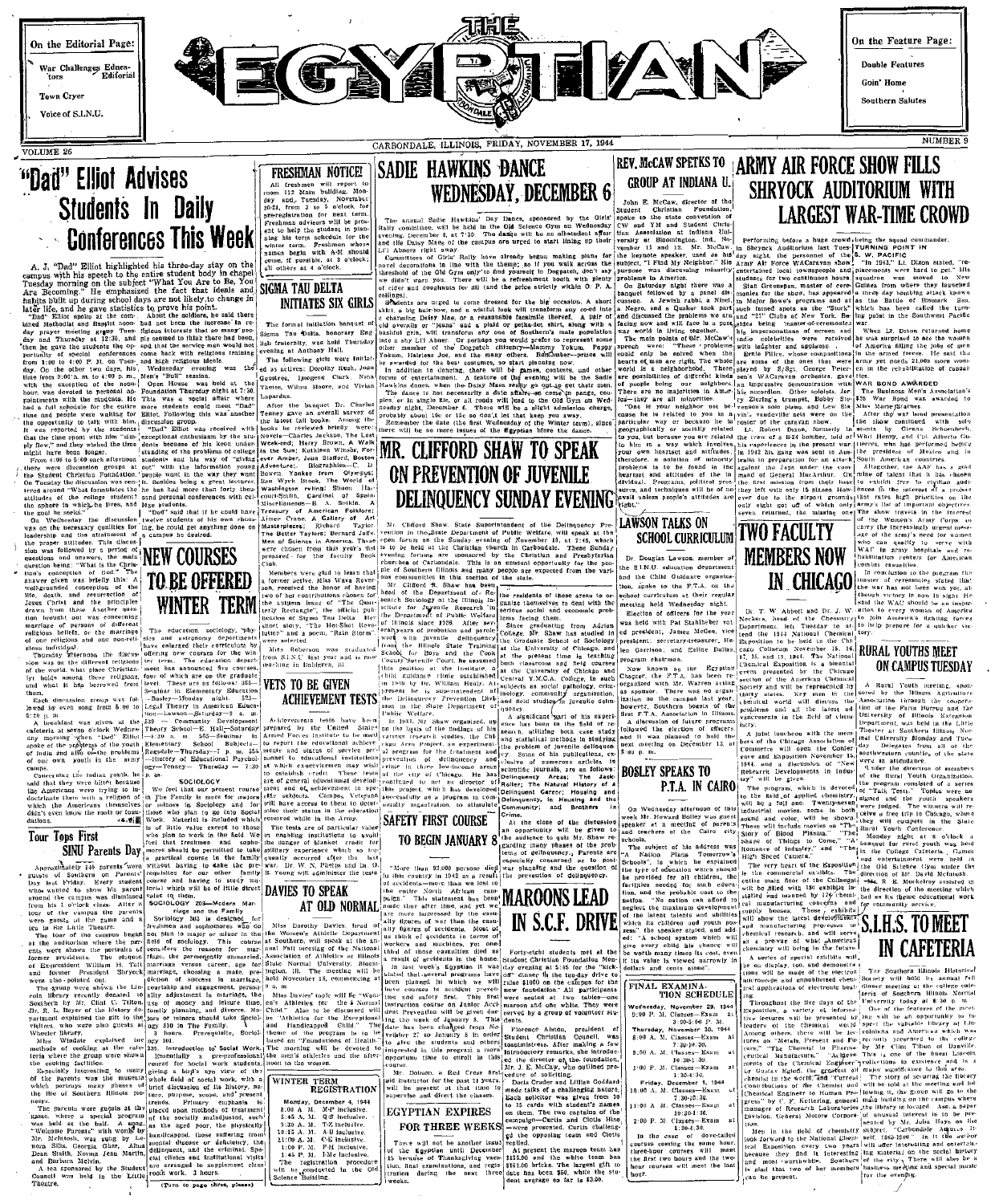## PAGE TWO **TURKEY DAY-1944**

- 
- 
- 
- 
- 
- The Deard of Publication, as deres in the set of the parties of the content in the set of the content in the set of the content in the content in the content in the content in the content in the content in the content in



THE EGYPTIAN



# $INTO$   $THE$   $FIRE$

FRIDAY, NOVEMBER 17, 1944 VOICE OF S. I. N. II





Member **Associated Collegiate Press** Collegiale Digest Mational Advertising Service, Inc.<br>National Advertising Service, Inc.<br>College Publishers Reprenentation 420 MADISON AVE NEW YORK N.Y.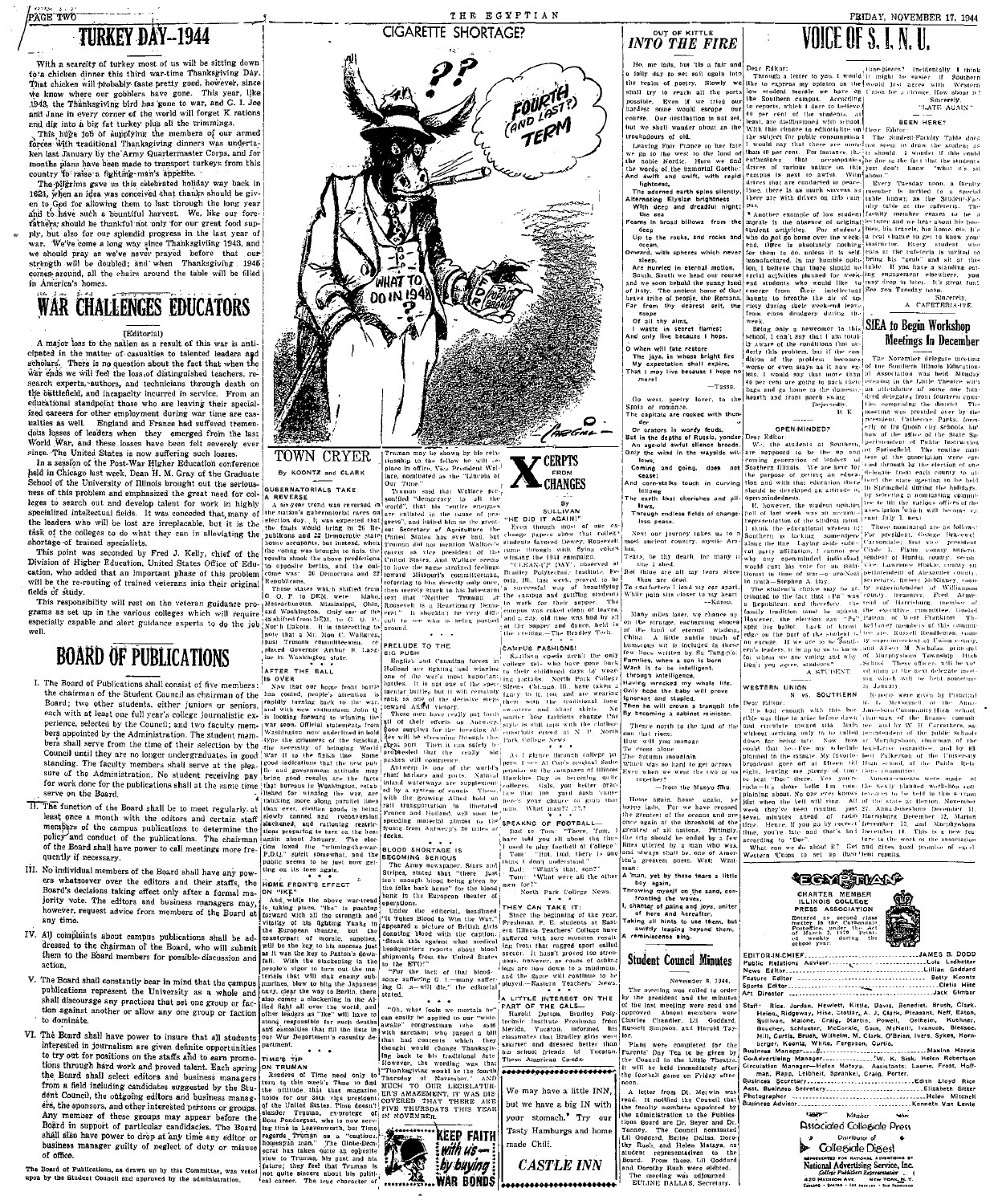

## **DOUBLE FEATURES**

 $\frac{1}{1}$ 

**STUDENTS** WELCOME to SNACK

> and DANCE at

**Carter's Cafe** 

At the CAMPUS GATE

1944—'45 FOOTBALL TEAM

**Varsity Drug Store** 

**EXPERT FOUNTAIN SERVICE** 



**GOIN' HOME** 

**IN THE AIR** 

u vonusvur<br>Une tan-natch

Home Management<br>House To Hold<br>Workshop Tomorrow about

**KEEP FAITH** 

with us by buying JOHNSON'S CO-OF WAR BONDS

RECISION-BUILD

CLINE-VICK DRUG COMPANY, Inc.



THE, EGYPTIAN

MIISICANA

**By NORMA MARTIN** 

CANDLES

SIGMA PI RHO

PI KAPPA SIGMA



For the Best in SANDWICHES,

Milk and Ice Cream CITY DAIR<sup>V</sup>

521 South Illinois



OUTHERNE

Cleaner as Carefully as You Shop











106 North Illinois







If interested visit our department.





Each room equipped with Lavatory, Hot and Cold Water,<br>Knee Hole Dasks, Slumber Rest Mattresses, large Cedar<br>Clothes Closets, complete bedroom suites.<br>Should be seen to be appreciated.

Telephone 940 1218 South Thomp<br>One Block South of College



**GRAY'S CAFE** 

 $\begin{matrix} \text{for} \\\text{GOOD.} \text{EATS} \end{matrix}$ 

**Choose Your** 

For Clothes MODEL

**CLEANERS** 

**TOM** 

**MEN'S** 

**WEAR** 

By JEAN CLARK